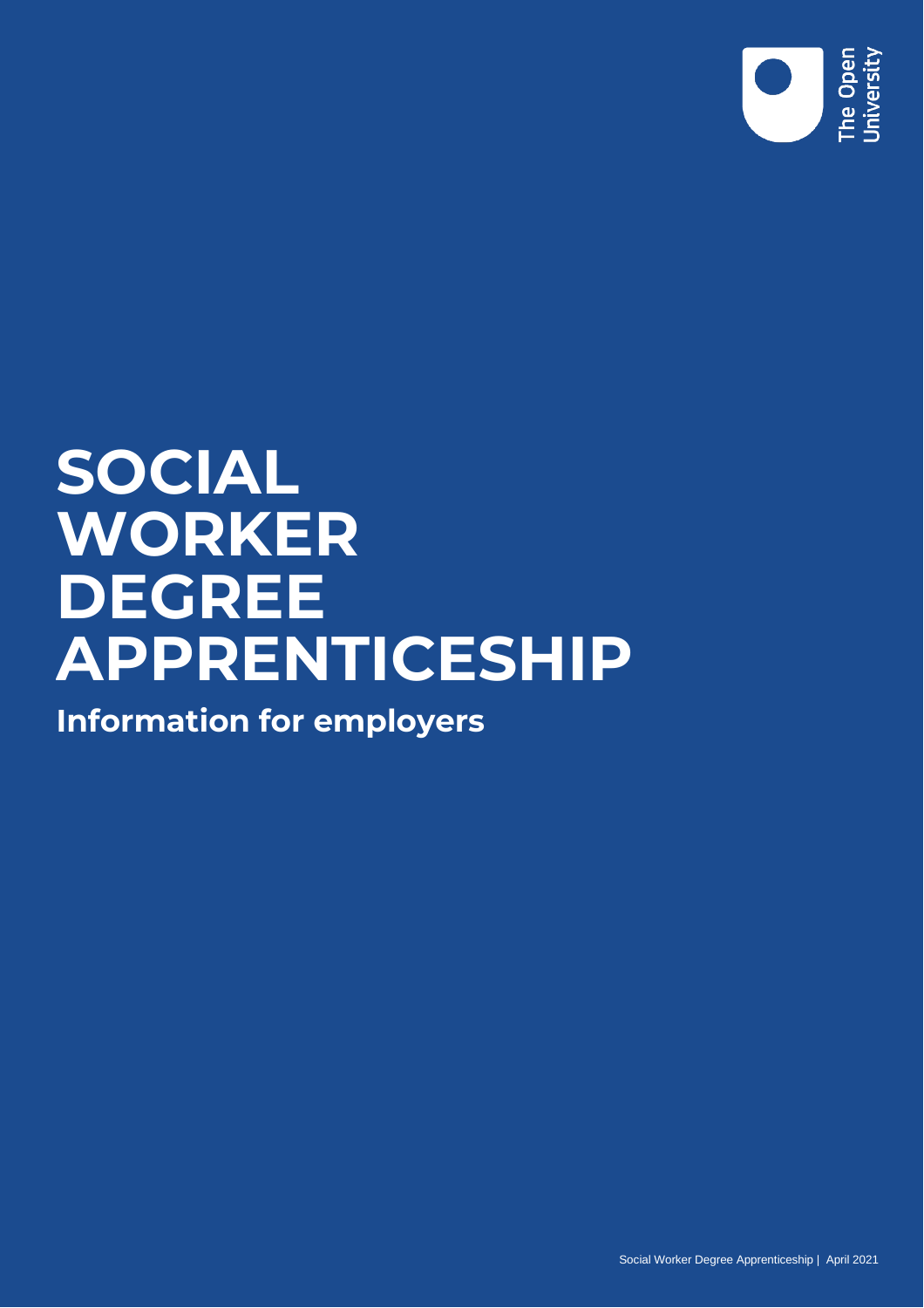# **CONTENTS**

| 1. Introduction                                      | 3                |
|------------------------------------------------------|------------------|
| 2. Programme overview                                | 3                |
| 3. Programme schedule                                | 4                |
| <b>4. Entry requirements</b>                         | 5                |
| <b>5. Recruitment process</b>                        | 6                |
| <b>6. Support</b>                                    | 6                |
| 6.1 Roles and responsibilities at the OU             | 6                |
| 6.2 Roles and responsibilities at the Agency         | 6                |
| 7. Off-the-job training                              | 7                |
| 8. Recognised prior learning and credit transfer     | $\overline{7}$   |
| 9. Practice learning                                 | 8                |
| 9.1 Readiness for practice                           | 8                |
| 9.2 Practice placements                              | 8                |
| 9.3 The practice portfolio                           | 8                |
| 9.4 Practice learning supervision                    | $\boldsymbol{9}$ |
| <b>10. Assessment</b>                                | 9                |
| 10.1 Theory assessment                               | 9                |
| 10.2 Practice-based assessment                       | 9                |
| 10.3 End-Point Assessment (EPA)                      | 10               |
| 11. Funding the apprenticeship                       | 10               |
| 11.1 Using your apprenticeship levy                  | 10               |
| 11.2 Non-levy payers                                 | 10               |
| 11.3 Levy transfer                                   | 10               |
| 11.4 Incentives                                      | 10               |
| 11.5 Other costs to consider                         | 11               |
| 11.6 Can my employees self-fund on the programme?    | 11               |
| 11.7 How can I procure the SWDA for my organisation? | 11               |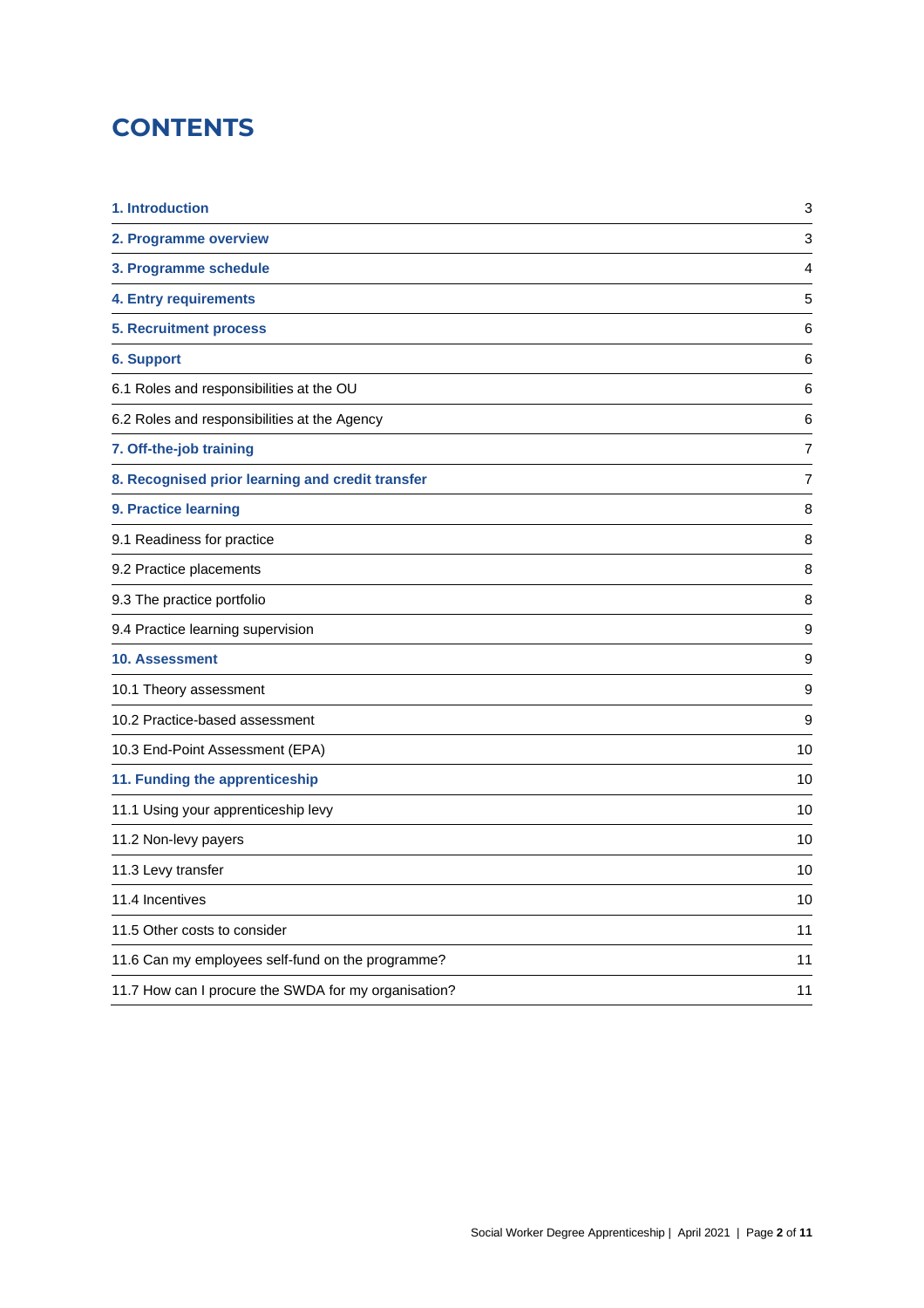# **1. INTRODUCTION**

Our Social Worker Degree Apprenticeship (SWDA) supports employers to develop their support workers towards registration as a social worker with Social Work England (SWE). More information on the programme can be found on the OU Social Worker [Degree Apprenticeship](http://www.open.ac.uk/business/apprenticeships/degree-and-higher/social-worker-degree-apprenticeship) webpage.

Based on some frequently asked questions, this document sets out some key information for our employer partners supporting apprentices on this programme. This information is correct at the time of publishing and this document will be reviewed regularly. Please contact your local Staff Tutor or your Apprenticeship Programme Delivery Manager with any queries.

## **2. PROGRAMME OVERVIEW**

The SWDA is delivered in partnership between the OU and your organisation. The programme is suitable for new and existing social care support staff who are responsible for delivering direct services and who have the potential to take on greater challenges and responsibilities as qualified social workers.

The programme has start dates in October and February each year. Comprising six 60-credit modules, the apprenticeship will take 3-4 years to complete depending on the start date.

The programme supports the development of social work apprentices across a wide range of settings, including services for adults, children and families, and mental health.

The curriculum is underpinned by the following standards and frameworks:

- [Social Work England Education and Training Standards](https://www.socialworkengland.org.uk/standards/education-and-training-standards/)
- [The Professional Capabilities Framework \(PCF\)](https://www.basw.co.uk/social-work-training/professional-capabilities-framework-pcf)
- Social Work Degree Apprenticeship (SWDA) Standard

Once qualified, all social workers need to demonstrate that they can practice according to the Social Work [England Professional Standards](https://www.socialworkengland.org.uk/standards/professional-standards/) and, in local authority contexts, the Knowledge and Skills Statements (KSS) for [children and families](https://assets.publishing.service.gov.uk/government/uploads/system/uploads/attachment_data/file/708704/Post-qualifying_standard-KSS_for_child_and_family_practitioners.pdf) and/o[r adults.](https://assets.publishing.service.gov.uk/government/uploads/system/uploads/attachment_data/file/411957/KSS.pdf)

The theory elements of the programme are delivered by the OU using our innovative tutor-supported distance learning delivery model. Tutor supported online learning is accessible 24/7 and provides consistently high-quality training for staff through online learning, tutorials, written assignments and wider reading, regardless of location.

Practice learning modules provide apprentices opportunities to apply and evidence their academic knowledge to social work duties. Further information is contained within the [practice learning section.](#page-7-0)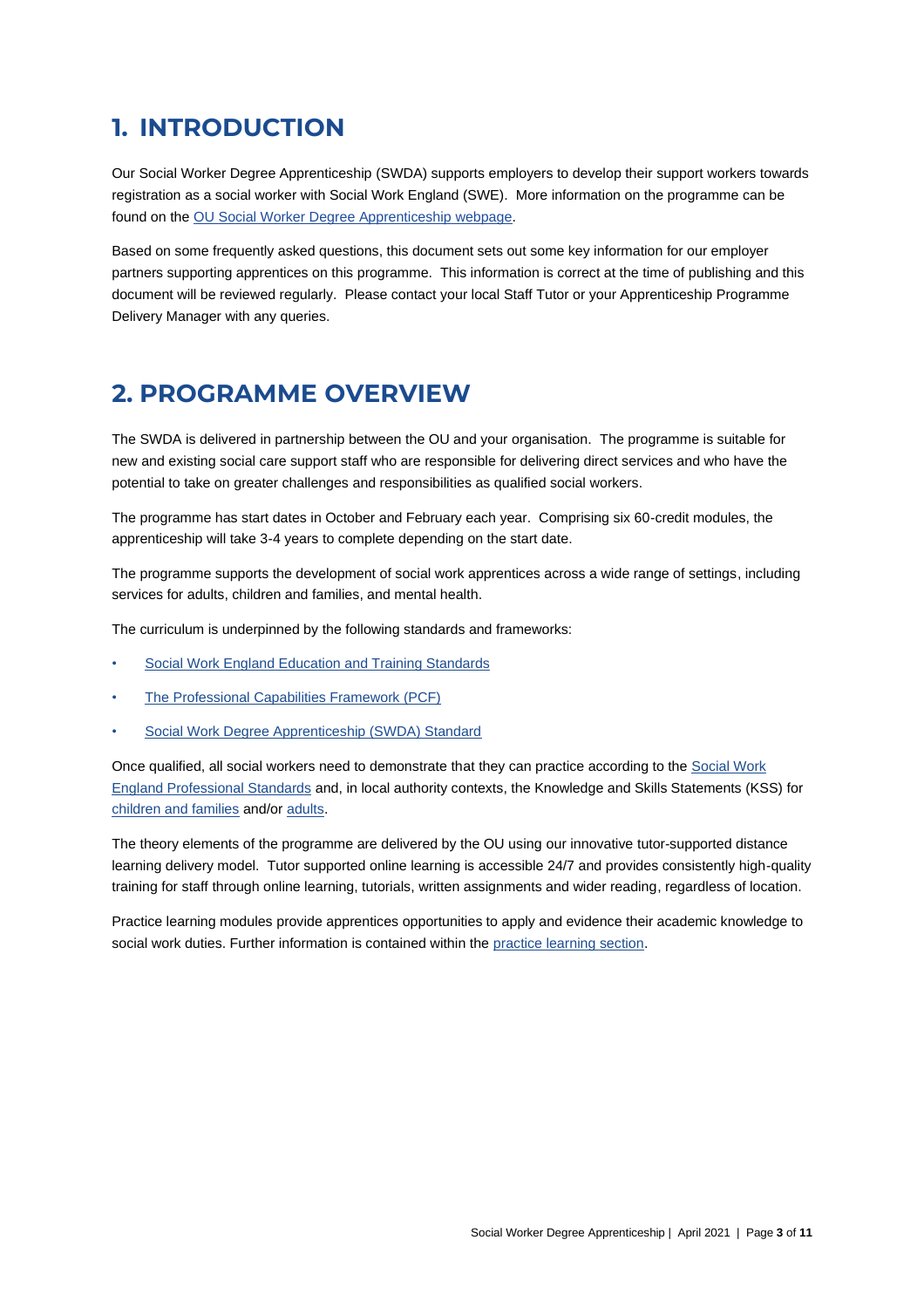# **3. PROGRAMME SCHEDULE**

#### **OCTOBER START**

| Year 1                                                                     |              |     |   |  |          |           |              |  |  |                                                       |     |                                                          | Year 2 |  |  |  |                                                                    |  |  |  |  |     |  |     | Year 3         |                                                              |  |  |              |           |              |                                                                               |   |    |     |    |              |           |  |
|----------------------------------------------------------------------------|--------------|-----|---|--|----------|-----------|--------------|--|--|-------------------------------------------------------|-----|----------------------------------------------------------|--------|--|--|--|--------------------------------------------------------------------|--|--|--|--|-----|--|-----|----------------|--------------------------------------------------------------|--|--|--------------|-----------|--------------|-------------------------------------------------------------------------------|---|----|-----|----|--------------|-----------|--|
| O                                                                          | $\mathsf{N}$ | ID. | Ш |  | <b>M</b> | <b>IA</b> | $\mathsf{M}$ |  |  | <b>IA</b>                                             | IS. | M<br>$\mathsf{M}$<br>IN.<br>lo<br><b>ID</b><br>$\Lambda$ |        |  |  |  |                                                                    |  |  |  |  | IA. |  | lO. | $\overline{N}$ | <b>ID</b>                                                    |  |  | $\mathsf{M}$ | <b>IA</b> | $\mathsf{M}$ | --                                                                            | Ш | ΙA | IS. | lo | $\mathsf{N}$ | <b>ID</b> |  |
| Stage 1 KXY102 (60 credits)<br>Introducing Health and Social Care          |              |     |   |  |          |           |              |  |  | Stage 2 KXY271 (60 Credits)<br><b>Social Work Law</b> |     |                                                          |        |  |  |  |                                                                    |  |  |  |  |     |  |     |                |                                                              |  |  |              |           |              | Stage 3 KXY324 (60<br>credits)<br><b>End Point Assesment</b><br><b>Module</b> |   |    |     |    |              |           |  |
| Stage 1 KXY113 (60 credits)<br><b>Foundations for Social Work Practice</b> |              |     |   |  |          |           |              |  |  |                                                       |     |                                                          |        |  |  |  | Stage 2 KXY216 (60 credits)<br><b>Applied Social Work Practice</b> |  |  |  |  |     |  |     |                | Stage 3 KXY315 (60 credits)<br>Critical social work practice |  |  |              |           | 啙            |                                                                               |   |    |     |    |              |           |  |

#### **FEBRUARY START**

| Year 1                                                                                                                     |           |           |  |           |  |  |    |    |    |     |           |  |  | Year <sub>2</sub>                                                  |     |           |  |  |    |    |  |    |           |                                                              | Year 3 |  |           |                     |          |  |                                                                               |    |    |           |     |  |  |
|----------------------------------------------------------------------------------------------------------------------------|-----------|-----------|--|-----------|--|--|----|----|----|-----|-----------|--|--|--------------------------------------------------------------------|-----|-----------|--|--|----|----|--|----|-----------|--------------------------------------------------------------|--------|--|-----------|---------------------|----------|--|-------------------------------------------------------------------------------|----|----|-----------|-----|--|--|
|                                                                                                                            | <b>IM</b> | <b>IA</b> |  | <b>IM</b> |  |  | ΙA | IS | lo | IN. | <b>ID</b> |  |  | <b>IM</b>                                                          | -lA | <b>IM</b> |  |  | IΑ | IS |  | lo | <b>IN</b> | <b>ID</b>                                                    |        |  | <b>IM</b> | ΙA                  | <b>M</b> |  |                                                                               | ΙA | IS | <b>lo</b> | ΙN. |  |  |
| Stage 1 KXY102 (60 credits)<br>Stage 2 KXY271 (60 Credits)<br>Introducing Health and Social Care<br><b>Social Work Law</b> |           |           |  |           |  |  |    |    |    |     |           |  |  |                                                                    |     |           |  |  |    |    |  |    |           |                                                              |        |  |           | $\mathbf{g}$<br>ate |          |  | Stage 3 KXY324 (60<br>credits)<br><b>End Point Assesment</b><br><b>Module</b> |    |    |           |     |  |  |
| Stage 1 KXY113 (60 credits)<br><b>Foundations for Social Work Practice</b>                                                 |           |           |  |           |  |  |    |    |    |     |           |  |  | Stage 2 KXY216 (60 credits)<br><b>Applied Social Work Practice</b> |     |           |  |  |    |    |  |    |           | Stage 3 KXY315 (60 credits)<br>Critical social work practice |        |  |           |                     |          |  | ပ<br>a<br>윤                                                                   |    |    |           |     |  |  |



Social Worker Degree Apprenticeship | April 2021 | Page **4** of **11**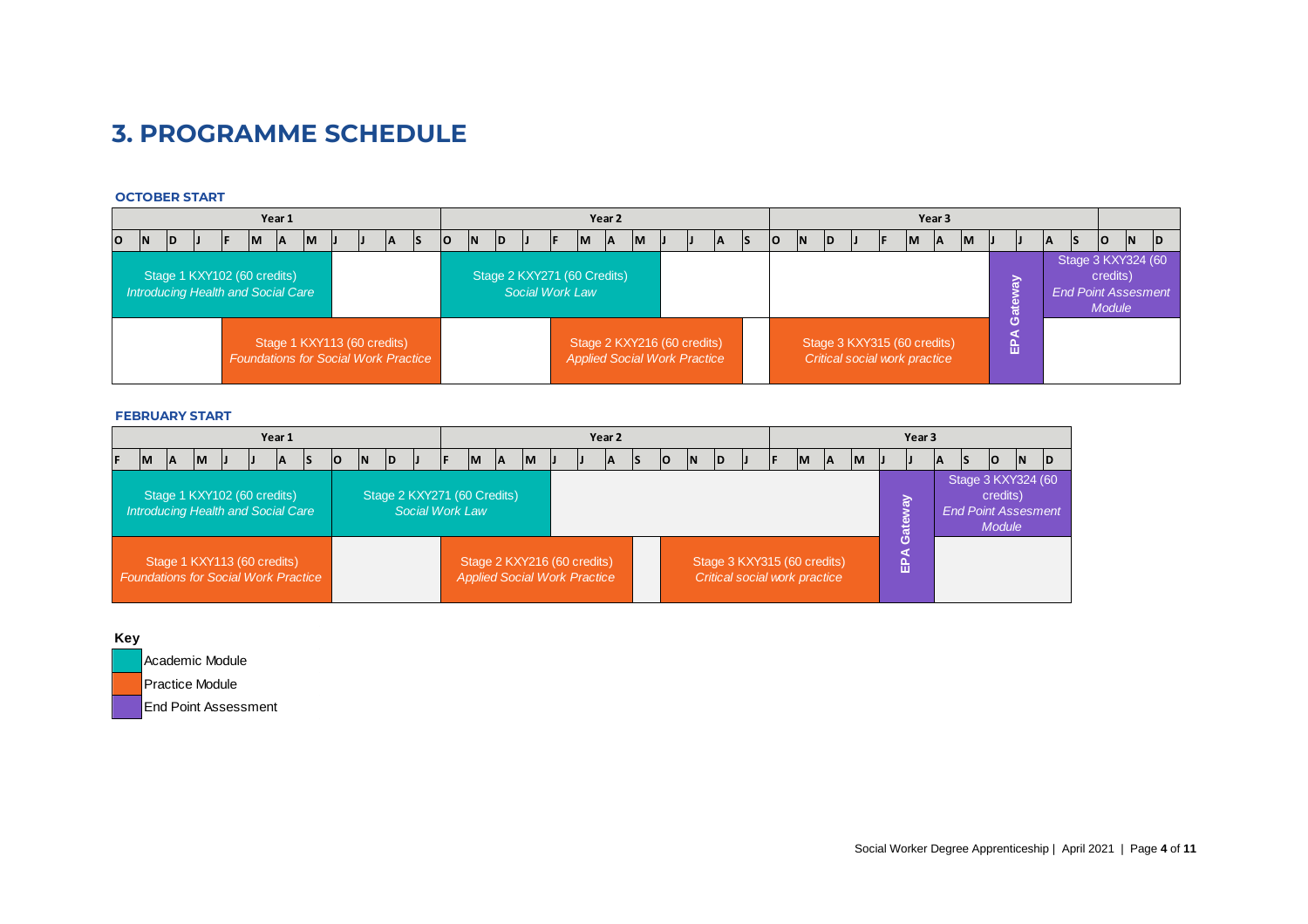# **4.ENTRY REQUIREMENTS**

The apprenticeship is available for those who work in suitable roles for 30 hours or more per week.

All SWDA applicants must:

- Have GCSE grade 9–4/A\*–C/Functional/Key Skills Level 2 in English and mathematics, or a certified equivalent.
- Demonstrate IT competence through self-declaration.
- Demonstrate the potential to study at undergraduate level.
- Achieve an International English Language Testing Systems (IELTS) score of 7 if English is not their first language.
- Have an enhanced DBS with lists check (i.e. checks against all registers including both children and vulnerable adults) dated within one year prior to starting the programme.
- Complete an application pack consisting of:
	- Application form.
	- Declaration of Suitability for Social Work form.
	- Equal Opportunities form.
- Take part in an interview and selection process.

All entry checks will occur upon application to the SWDA, prior to commencing study. Applicants must have successfully completed the required qualifications prior to applying to the programme and be able to evidence this with certification. The OU cannot accept applications if qualifications are still in progress or if results are pending.

Details on obtaining replacement educational certificates is available at the Gov replacement exam certificate [website.](https://www.gov.uk/replacement-exam-certificate) Details of the level 2 qualifications accepted by the ESFA can be found on the 'Level\_3\_Apprenticeships' tab of the [Gov website English and maths requirements in apprenticeship standards at](https://www.gov.uk/government/publications/english-and-maths-requirements-in-apprenticeship-standards-at-level-2-and-above)  [level 2 and above](https://www.gov.uk/government/publications/english-and-maths-requirements-in-apprenticeship-standards-at-level-2-and-above) document.

If your staff do not currently meet the entry requirements, our free OpenLearn courses can help prepare your employees to achieve Functional Skills in maths and English. Assessment will need to be organised separately by your organisation with a local provider.

- **[Everyday English for Health and Social Care and Education Support 1](https://www.open.edu/openlearn/languages/everyday-english-health-and-social-care-and-education-support-1/content-section-overview?active-tab=description-tab)**
- [Everyday English for Health and Social Care and Education Support 2](https://www.open.edu/openlearn/languages/everyday-english-health-and-social-care-and-education-support-2/content-section-overview?active-tab=description-tab)
- **[Everyday maths for Health and Social Care and Education Support 1](https://www.open.edu/openlearn/science-maths-technology/everyday-maths-health-and-social-care-and-education-support-1/content-section-overview?active-tab=description-tab)**
- [Everyday maths for Health and Social Care and Education Support 2](https://www.open.edu/openlearn/science-maths-technology/everyday-maths-health-and-social-care-and-education-support-2/content-section-overview?active-tab=description-tab)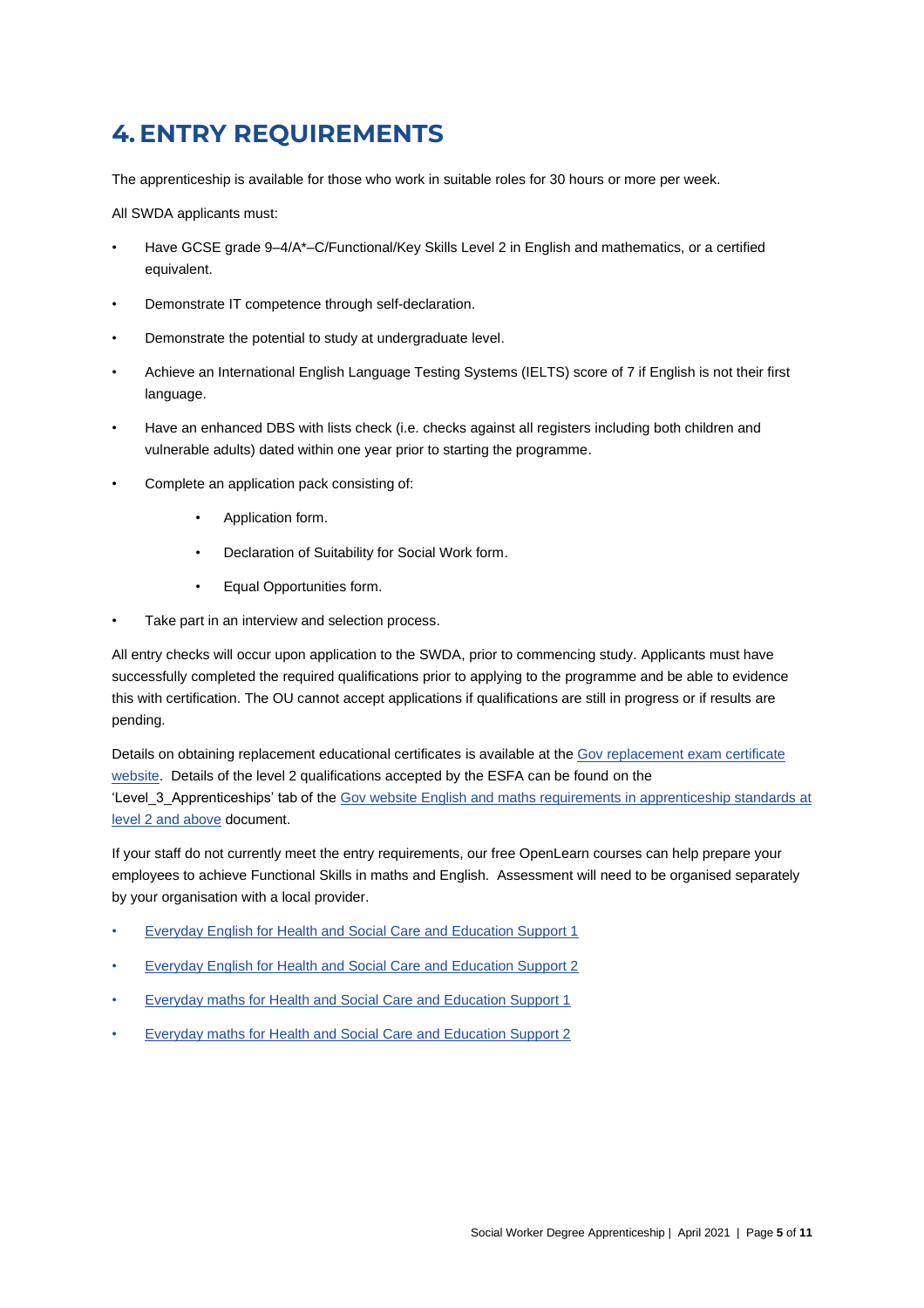# **5. RECRUITMENT PROCESS**

Recruitment and selection are conducted jointly with the employer together with The Open University and will include a formal application with written statement, written test and interview with service user involvement.

The SWDA is an employer-led combined academic and work-based qualification. Employers should carry out an internal sift or expression of interest process to select candidates to put forward. Agency led interviews are then carried out, with the support of your Staff Tutor.

The OU admissions team will provide full guidance notes to support the process from start to finish.

# **6. SUPPORT**

There is a shared responsibility for the support of Social Worker Degree Apprentices between the OU and your organisation. There are a number of key staff who will be involved in your apprenticeship. Here is an overview of their roles and what they do.

## **6.1 Roles and responsibilities at the OU**

- **Staff Tutor**  The Staff Tutor manages the OU Practice Tutors and will be the main point of contact for the Agency.
- **Practice Tutor**  Liaises with agency coordinators, practice educators, workplace supervisors and apprentices to agree a work plan and to monitor progress.
- **Academic Tutor**  Facilitates learning within the knowledge materials at each stage of the qualification through personalised tuition, delivery of tutorials, marking of assignments and detailed feedback.
- **Relationship Account Manager**  Works with employers to scope the best apprenticeship solutions to meet organisational need and advises where employers can maximise government funding against the skills development identified. Representing the whole University, the Relationship Manager will also explore other learning solutions outside of apprenticeships as required.
- **Apprenticeship Programme Delivery Manager (APDM)**  The APDM ensures compliance with ESFA requirements and will provide regular management information on all the apprenticeship programmes delivered by the OU.

In addition, The Open University provides the following support for apprentices:

- Access to the Student Support team, with a dedicated apprenticeships advice line.
- Disability and accessibility support (27,237 people with disabilities studied with The Open University in 2018/19).
- Access to an online library, containing a world-class collection of high-quality academic and professional resources.

## **6.2 Roles and responsibilities at the Agency**

- **Agency Coordinator** The main point of contact for the OU and is responsible for arranging placements.
- **Line Manager** Will manage the apprentice in the workplace when not on placement.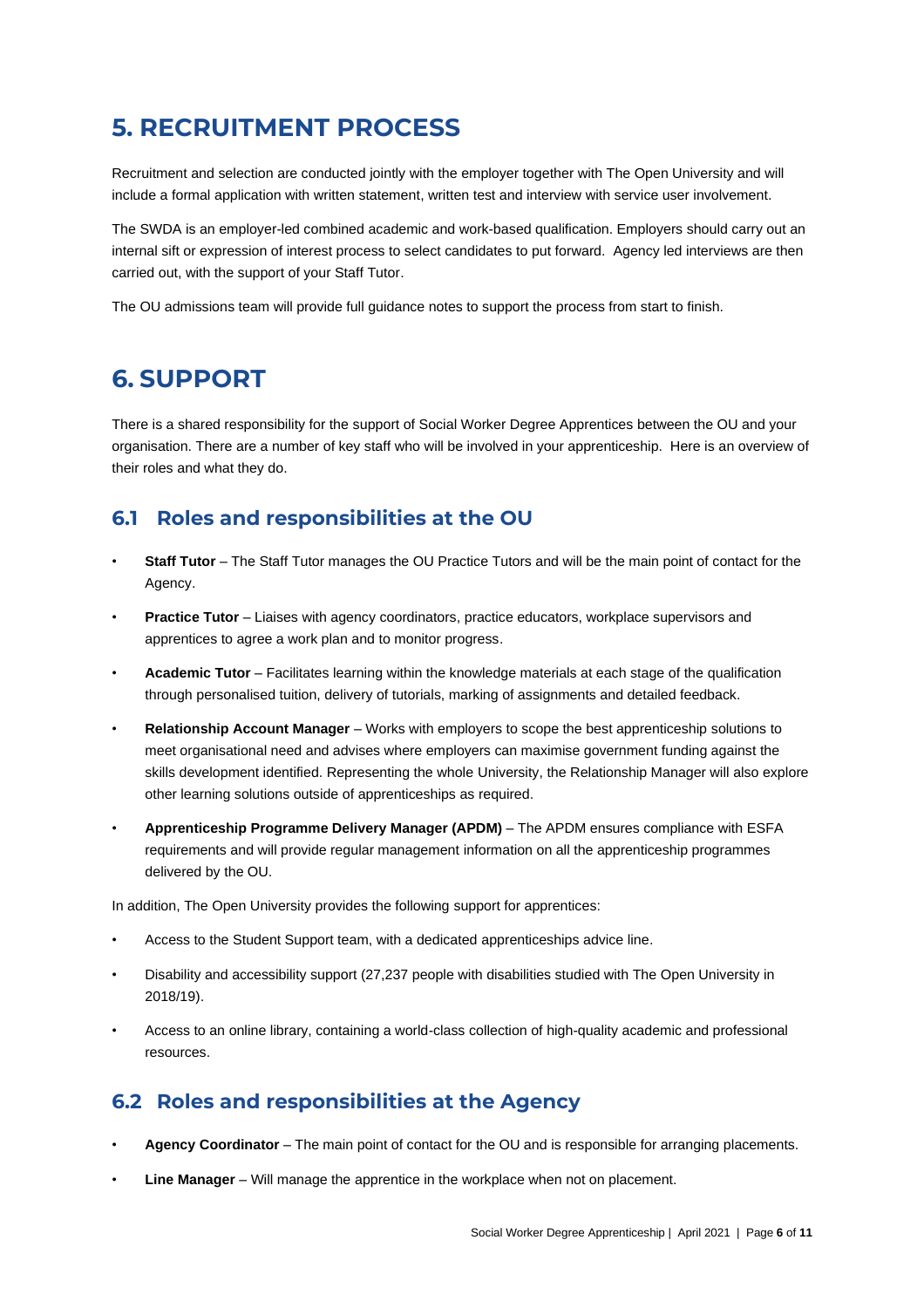- **Practice Educator** Responsible for the teaching and assessment associated with practice learning on the programme.
- **Workplace supervisor** If the practice assessor/educator does not work in the practice setting.
- **Mentor** Provides informal support and guidance to the apprentice.

# **7. OFF-THE-JOB TRAINING**

A core principle underpinning the apprenticeship standard is '20% off-the-job training' which is calculated over the duration of the programme. Off-the-job training is a statutory requirement for an English apprenticeship.

ESFA guidance defines this as training received by the apprentice, during the apprentice's normal working hours, for the purpose of achieving the knowledge, skills and behaviours of the approved apprenticeship referenced in the apprenticeship agreement. Normal working hours means the hours for which the apprentice would normally be paid, excluding overtime.

It is not on-the-job training which is training received by the apprentice for the sole purpose of enabling the apprentice to perform the work for which they have been employed. This means training that does not specifically link to the knowledge, skills and behaviours set out in the apprenticeship.

Off-the-job training must deliver new skills that are directly relevant to the apprenticeship. It can include the following:

- The teaching of theory (for example, lectures, role playing, simulation exercises and online learning).
- Practical training, shadowing, mentoring, industry visits, and participation in competitions.
- Learning support and time spent writing assessments/assignments.

Off-the-job training does not include:

- Training to acquire knowledge, skills and behaviours that are not required in the apprenticeship standard.
- Progress reviews or on-programme assessment required for an apprenticeship standard.
- Training which takes place outside the apprentice's normal working hours.

Off-the-job training can include training that is delivered at the apprentice's normal place of work. It can also include regular day release, block release and special training days/workshops.

# **8. RECOGNISED PRIOR LEARNING AND CREDIT TRANSFER**

If an applicant has previously studied elsewhere and their studies were completed at the same academic level as The Open University modules, we may be able to award credit transfer towards the programme. For previous study, completed up to 5 years ago, the maximum amount of credit transfer into the SWDA is 120 credits.

Find out more on our [credit transfer website.](http://www.open.ac.uk/courses/apply/credit-transfer)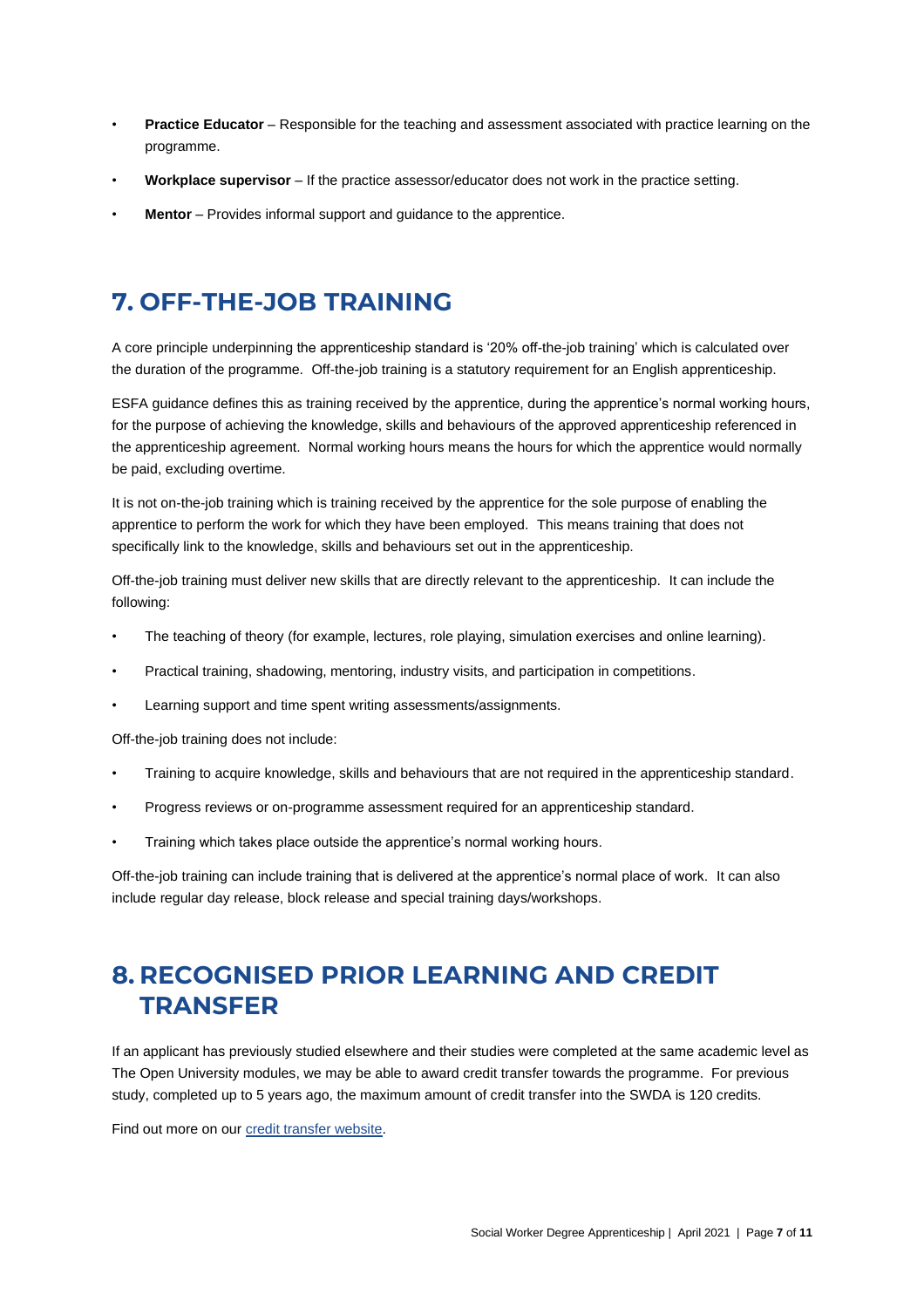# <span id="page-7-0"></span>**9. PRACTICE LEARNING**

Apprentices must undertake two substantive periods of assessed work-based learning, arranged by the employer and including assessment by a practitioner in the role of practice educator.

There must be differentiation between the setting and/or client group experienced in the two placements, one of which is 70 days long and the other 100 days. Your Staff Tutor can provide advice about ways in which you can achieve a contrast in placements.

All practice learning will be assessed in accordance with the [Professional Capabilities Framework \(PCF\).](https://www.basw.co.uk/social-work-training/professional-capabilities-framework-pcf)

## **9.1 Readiness to Practice**

#### *Foundations for social work Practice* **(KXY113)**

It is a requirement that learners on all courses leading to a degree in social work in England demonstrate that they are prepared for their practice learning.

In year 1, KXY113 apprentices must complete a structured programme of 20 practice skills days, preparing them for their first assessed practice learning opportunity in year 2. This module includes a minimum 10-day period of supervised practice learning in a social care setting and attendance at seven workshops, three of which are faceto-face and four online.

Assessment is via eight tutor-marked assignments; three computer marked assignments and satisfactory completion of the 10-day practice learning period.

## **9.2 Practice Placements**

#### *Applied social work practice* **(KXY216)**

The first of two practice-based modules include 70-days of assessed practice learning under the supervision of a Practice Educator. Timing of this placement would take place between February to July. Apprentices must also attend seven obligatory workshops, of which five are face-to-face.

Assessment for this module is via three tutor-marked assignments, an end of module project and satisfactory completion of the 70-day practice placement.

#### *Critical social work practice* **(KXY315)**

The second practice-based module includes 100-days of assessed practice learning under the supervision of a Practice Educator. Timing of this placement would take place between October to April. Apprentices must also attend a further seven workshops, of which five are face-to-face.

Assessment is via five tutor-marked assignments, an end of module project and satisfactory completion of the 100-day practice placement.

### **9.3 The Practice Portfolio**

The Practice Portfolio records evidence of application of knowledge and demonstration of the skills, values and behaviours required to meet the apprenticeship standard. Apprentices and their workplace practice educators are supported in practice by an OU Practice Tutor to ensure the apprentices achieve the full range of practice learning requirements.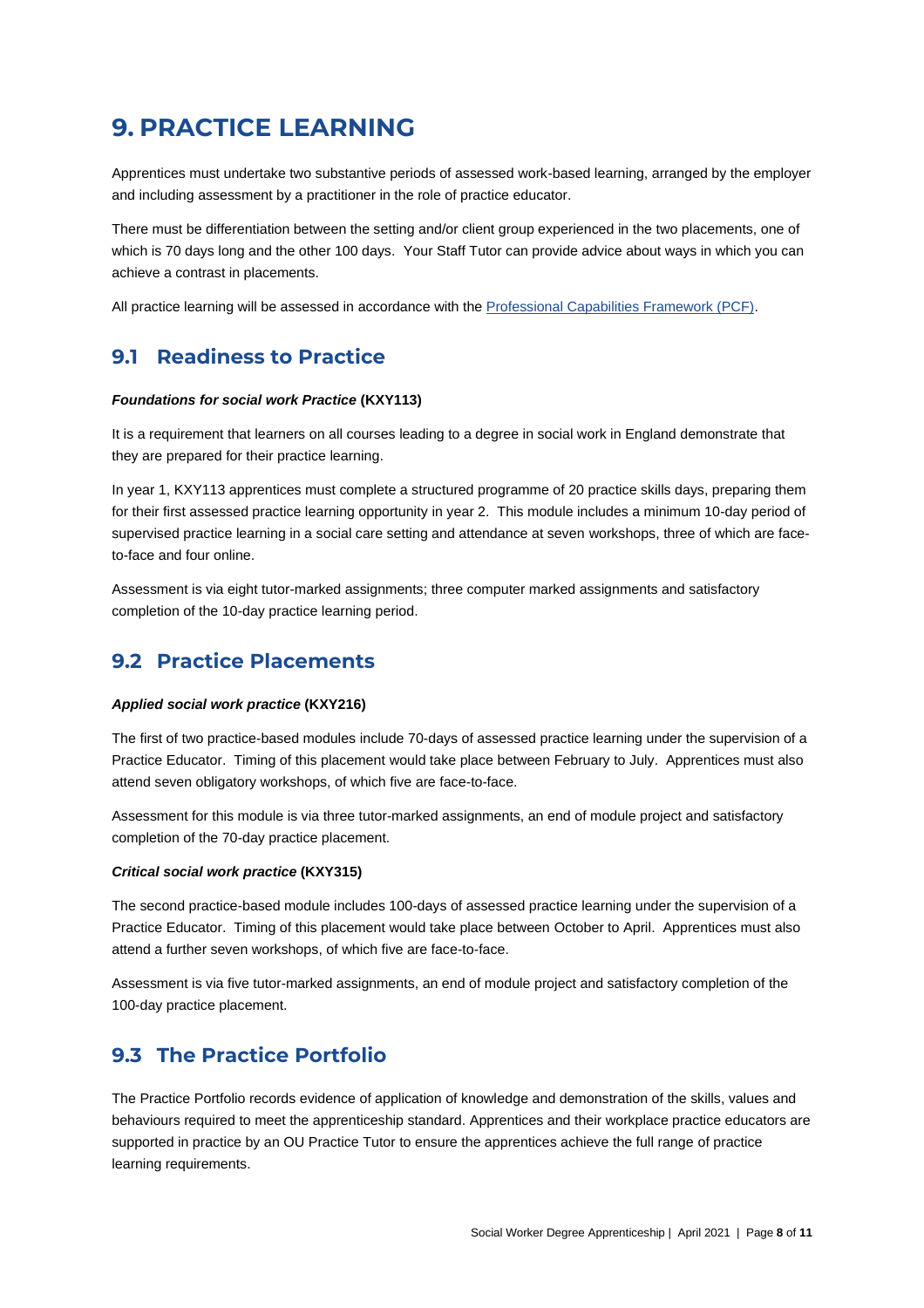## **9.4 Practice learning supervision**

The Practice Educator will be responsible for the teaching and assessment tasks associated with practice learning on the programme. Agencies are responsible for appointing practice educators. Guidance about who can become a practice educator is detailed in the BASW England Practice Educator Professional Standards for [social work.](https://www.basw.co.uk/resources/basw-england-practice-educator-professional-standards-social-work-peps-2020)

In some circumstances there may not be a suitable Practice Educator working in the practice setting. In these instances, an Off-site Practice Educator can be brought in to undertake the formal requirements of supervision, teaching and assessment. In this instance, a workplace supervisor is designated to undertake day-to-day support and supervision of the apprentice.

The Workplace Supervisor will be responsible for day-to-day supervision of the apprentice in circumstances where the practice assessor/educator is not working in the practice setting of the apprentice. This may be the apprentice's line manager, or someone else with whom they work in the practice setting.

For the module *Critical social work practice* (KXY315), the workplace supervisor should be a registered social worker in a post requiring Social Work England (SWE) registration.

# **10.ASSESSMENT**

#### **10.1 Theory assessment**

Your apprentices' theory work will be assessed by the OU through a combination of Tutor-Marked Assignments (TMAs), interactive Computer-Marked Assignments (iCMAs) and End-of-Module Assessments (EMAs).

### **10.2 Practice-based assessment**

#### **E-Portfolio**

The OU uses an e-portfolio system that acts as both a repository for apprenticeship specific work, and as a recording mechanism.

#### **Individual Learning Plan (ILP) and Skills Audit**

The Open University will help apprentices produce and maintain an ILP, tailored to their specific needs and career goals. The individual learning plan is a useful way for apprentices to collate and track information, including details of all their learning and relevant workplace training, and helps them plan their workload to complete tasks in line with their development goals. This is completed at the start of the apprenticeship.

At the same time as undertaking the ILP, apprentices are encouraged to undertake a Skills Audit in conjunction with their employer and/or practice tutor. This is an opportunity to review current skills in relation to the SWDA standard, and to provide early visibility of the knowledge, skills and behaviours the programme develops.

#### **Skills Days**

Practice skills workshops count towards the requirement for 30 practice skills days and – like placement days – are compulsory; they must be satisfactorily completed, in addition to placement days, before apprentices can pass the module. Please see the [Practice Learning section](#page-7-0) for more information.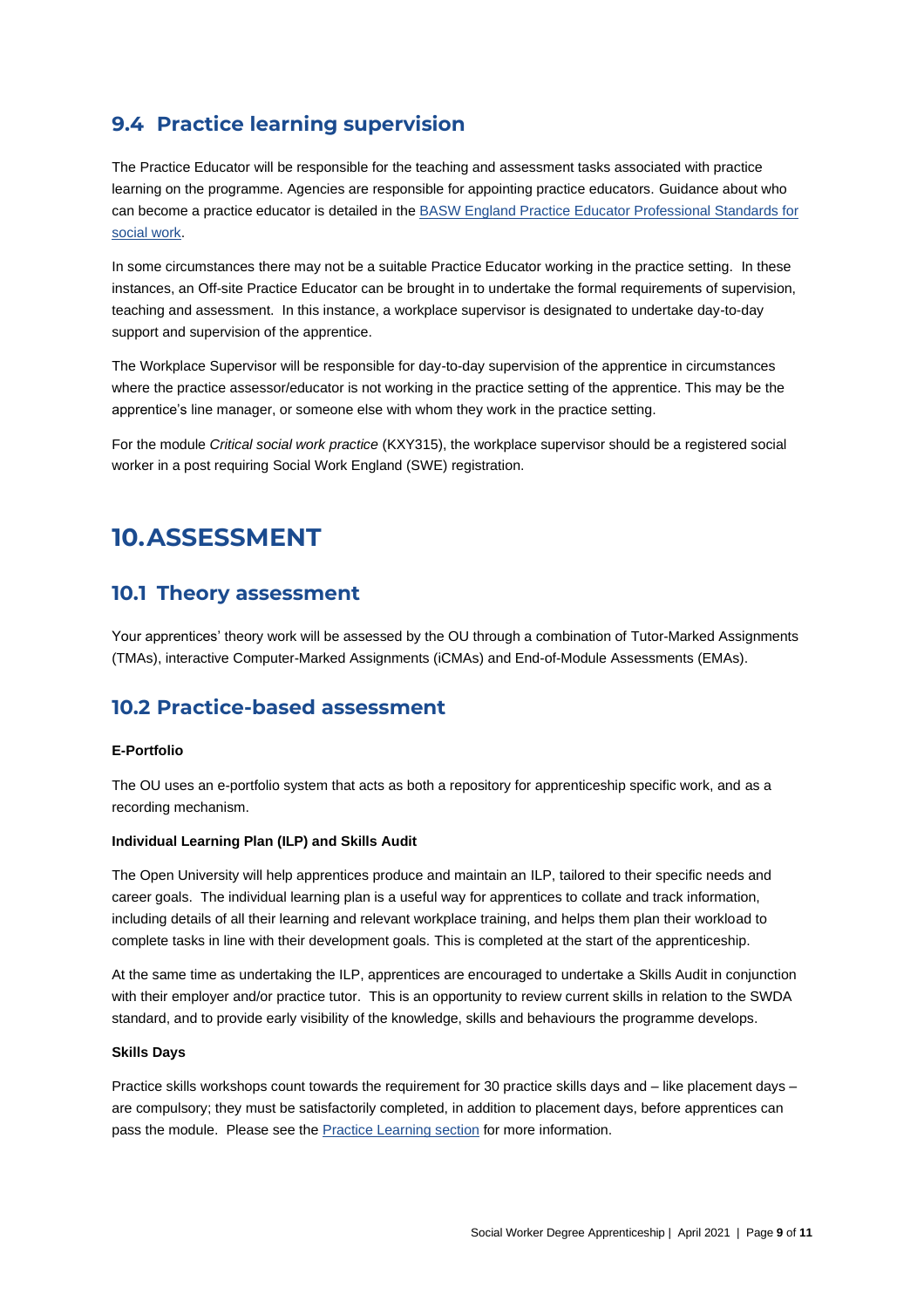#### **Reviews**

There will be regular review meetings in each year of the apprenticeship. These meetings will include the apprentice, their line manager and/or apprenticeship mentor and the practice tutor. Meetings will take place while the apprentice is on their practice placement modules.

#### **Progress updates**

Each quarter, the APDM will provide a summary report outlining apprentice performance.

If required, meetings can be arranged with the APDM and the Staff Tutor to discuss the report and the progress of the apprentices and the programme in general.

#### **10.3 End-Point Assessment (EPA)**

The end-point assessment (EPA) determines whether apprentices have successfully demonstrated the knowledge, skills and behaviours set out in the [SWDA Standard's Assessment Plan](https://www.instituteforapprenticeships.org/apprenticeship-standards/social-worker-degree/) on the Institute for [Apprenticeships website.](https://www.instituteforapprenticeships.org/apprenticeship-standards/social-worker-degree/) This is integrated in the final module of the SWDA.

## **11.FUNDING THE APPRENTICESHIP**

Employers will need to register with the Apprenticeship Service to get funding to pay for apprenticeship training and assessment costs. [Create an account to manage apprenticeships](https://accounts.manage-apprenticeships.service.gov.uk/service/index?) on the Gov website.

#### **11.1 Using your apprenticeship levy**

Organisations operating in the UK with an annual pay bill of more than £3 million are required to invest in apprenticeships through the apprenticeship levy. The levy is charged at a rate of 0.5% of your organisation's annual pay bill. If your organisation pays the levy, you may utilise your levy payments to cover the cost of the Social Work Degree Apprenticeship.

#### **11.2 Non-levy payers**

Non-levy payers share the cost of training and assessing their apprentices with the government, known as coinvestment. Your organisation will pay 5% towards the apprenticeship training costs and the government pays the remaining 95%. Employers who do not pay the apprenticeship levy are required to reserve funding for the apprenticeship through the Apprenticeship Service.

#### **11.3 Levy Transfer**

Alternatively, levy paying organisations may transfer their levy funds to a non-levy paying organisation in a way that benefits them both.

Read more in our [levy transfer blog post](http://www.open.ac.uk/business/apprenticeships/blog/levy-transfer) or rea[d further guidance for apprenticeship funding on the Gov website.](https://www.gov.uk/government/publications/apprenticeship-levy-how-it-will-work/apprenticeship-levy-how-it-will-work)

#### **11.4 Incentives**

There are currently government incentives to encourage employers to engage with apprenticeship. Further information can be found regarding current funding [incentives on the gov website.](https://www.gov.uk/employing-an-apprentice/get-funding)